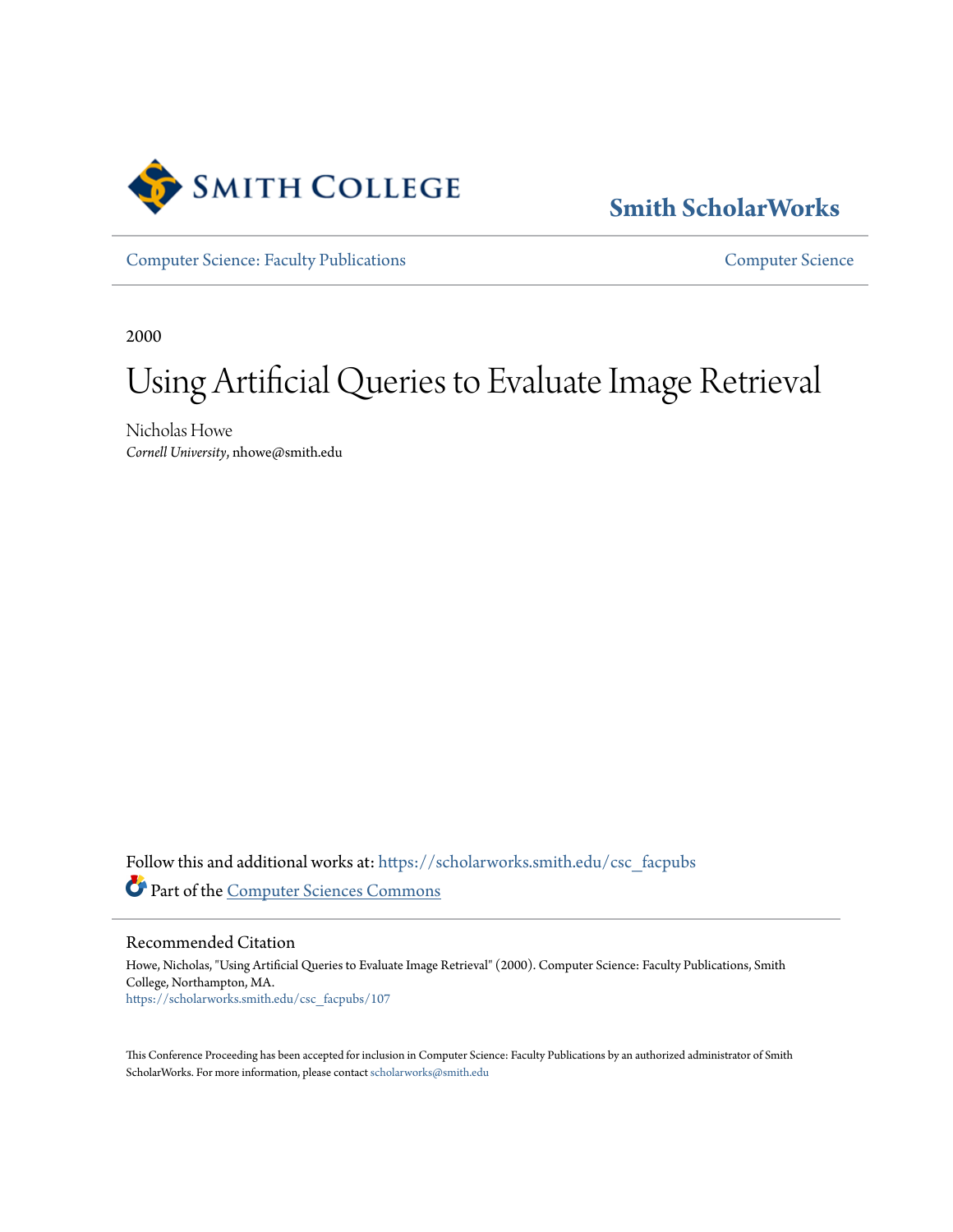### **Using Artificial Queries to Evaluate Image Retrieval**

Nicholas R. Howe Cornell University Department of Computer Science Ithaca, NY 14853 nihowe@cs.cornell.edu

#### **Abstract**

*This paper addresses the evaluation and comparison of algorithms for generalized image retrieval. The forms of evaluation currently in vogue are not calibrated with each other and thus do not allow the comparison of results reported by different research groups. We address the problem by proposing a class of tests that are algorithmically defined and relatively independent of the image test set. The proposed tests can be tailored to investigate retrieval performance under specific sets of adverse conditions, allowing additional insight into the strengths and weaknesses of different retrieval mechanisms.*

#### **1 Introduction**

As researchers continue to develop innovative new approaches to image retrieval, objective comparisons between different techniques become increasingly important. When building retrieval systems, developers will naturally wish to choose the best algorithms for their particular application. Unfortunately, existing means of evaluation and comparison are somewhat *ad hoc*, often relying on the use of a specific image set and subjective determination of the correct response to a set of test queries [2, 3, 4, 5]. As a result, evaluations reported by different researchers are often incomparable, and the relative merits of many proposed retrieval algorithms are unknown.

In fairness, real difficulties hamper the development of consistent evaluation methodologies. A large, standardized, and universally available collection of natural photographic images has not yet developed, although images from the Corel series are often cited [2, 3, 5]. Unfortunately, different researchers use different subsets of the Corel images, and few if any have access to the entire collection. Thus the image set used in evaluation can be expected to vary in both size and content for at least the near future.

Furthermore, even given a standard set of images, there is

no agreement on what constitutes a proper set of queries, nor the corresponding correct responses. Researchers in text retrieval have solved this problem by establishing conferences where all work is tested using a common, shared evaluation package [9]. Unfortunately, such a system may be more difficult to set up for image retrieval, where the specification of correct answers actually defines the problem to some extent. For example, image retrieval potentially encompasses similarity based upon (among other things) thematic similarity, the appearance of specific objects or backgrounds, the subtle differences between a series of medical images, and vague notions of general visual similarity. Each of these implies a different answer to the question "What is most similar to image  $I$ ?" and each has potentially useful applications. To choose a single set of universal queries and correct responses would necessarily favor some approaches and penalize others unfairly.

To address these issues, we propose a set of evaluations using query images that are algorithmically altered in known ways. Using artificially altered data may seem like a step backward for the image retrieval community, but such methods have been successfully used to gain insight in other fields such as machine learning [1]. In our proposal, images from the test set are modified in a specific manner and used as queries. The goal is to retrieve the originals from the test set. Although the specific images used will necessarily affect the result somewhat, relying on artificial queries means that the differences between the query and the target are consistent across test sets. Furthermore, while a specific test may favor one algorithm over another, knowing the nature of the altered query makes the biases transparent. For example, color histograms might be expected to do poorly on queries where the color balance has been altered, but should do well on queries where image elements are moved around.

The next section describes the use of altered-image queries in more detail, introducing three specific types. Section 3 looks at the consistency of these tests, and gives an example of an experiment using them. Finally, the last section concludes with a look at possible further developments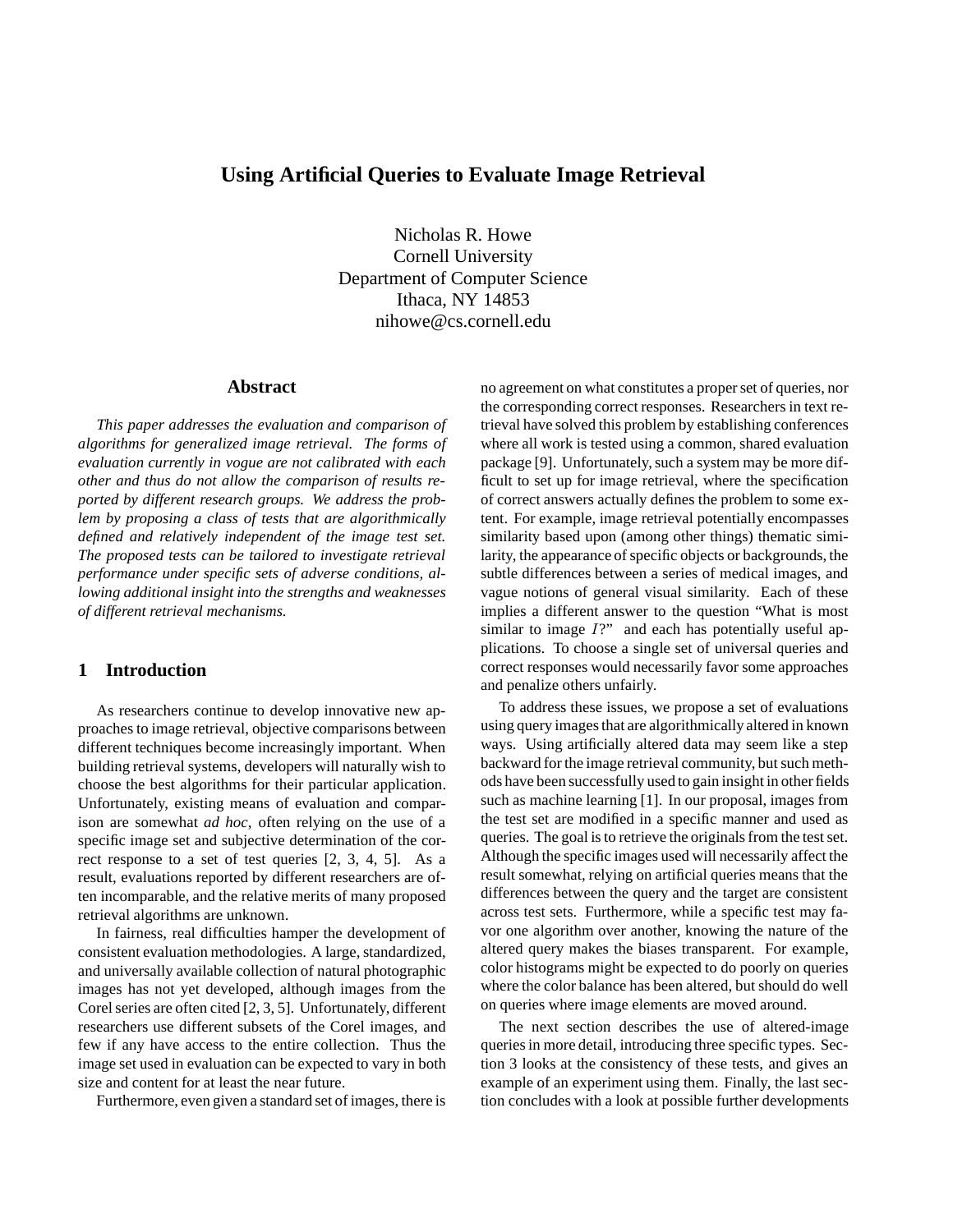and issues in the area of image retrieval evaluation.

#### **2 Altered-Image Queries**

Suppose we have a test set  $S = \{I_1, I_2, ..., I_n\}$  consisting of  $n$  images, and we wish to use these images to compare the performance of several retrieval algorithms. Assume further that the retrieval algorithms all operate in a queryimage paradigm, i.e., given a query image Q which may or may not be an element of  $S$ , they produce an ordinal ranking on the test images. By convention, lower ranks are better; i.e.,  $rank(I_i) < rank(I_k)$  implies that  $I_i$  is more relevant than  $I_k$ . Typically algorithms produce their rankings by sorting on the distance from the query image according to some metric, but other mechanisms are possible.

Historically, algorithms have been evaluated on this task by comparing the ranks they produce to subjectively defined ground truth targets for each query. Human judges designate a target set  $R \subset S$  for each query image, using standards that often go unreported. Algorithms are scored based upon the mean rank assigned to the target images, or perhaps the number of target images with rank below a certain threshold. Typically, published results consist of averages over many applications of this basic technique.

While results from such tests can provide valuable information about retrieval performance, they can implicitly incorporate biases that unfairly favor one algorithm over another. The criteria used to choose the target set  $R$  are usually difficult to specify or even express, muddying the interpretation of the results. They are also difficult to duplicate, preventing other research groups from conducting an equivalent test using a different set of images. Finally, they are arbitrary to a certain degree, since there may be contexts in which the images in  $R$  are not the most relevant images to the query Q. (As an example, given a picture of a flowerpot on a windowsill, should a system retrieve pictures of windowsills, or flowerpots?) A good test should make the relationship between  $Q$  and  $R$  transparent, and hence also the context in which the algorithms are compared.

One solution is to use  $Q$  and R with a known, quantifiable relationship. We propose to do this by picking an image  $I_j \in S$  at random, setting  $R = \{I_j\}$  and  $Q = f(I_j)$  where  $f$  is an easily computable transformation of the original image. To make the test effective,  $f$  is chosen to produce some change to the image that leaves a clear relation to the original. By using a variety of choices for  $f$ , we can see how different algorithms respond to diverse sorts of image variations, alone or in combination. If the choices are made carefully, the variations will correspond to those that might arise in a real application. The remainder of this section describes three choices of f that probe at different aspects of retrieval performance in action.

#### **2.1 The Crop Test**

Image databases often contain multiple views of the same scene or subject taken from different distances. A valid expectation for an image retrieval system would be to retrieve all views of the subject given a single view as the query. The *Crop* test attempts to simulate this task in a controlled manner. Query images are created by trimming a margin off the edges of the target image, resulting in a "close-up" of the center section. Because photographs are often centered on a subject, this will often be a closeup of the subject of the photo, but in some cases it may merely be a detailed view of some part of a scene. In either case it is reasonable to expect the original image to be retrieved as a related image.

The function  $f_{Crop}$  takes an additional parameter k, which is the percentage of the original image area to retain. Empirically, we have found  $k = 50\%$  to be a good value, resulting in query images that are easily recognizable to humans and moderately challenging for machine algorithms. We crop the image such that the area remaining is centered and has the same aspect ratio as the original. (The area remaining may be slightly more than  $k$ % of the original, because any fractional pixels left after cropping are rounded out to whole ones.) Figure 1(b) shows an image that has been subjected to the *Crop-50* transformation.

#### **2.2 The Jumble Test**

In many applications, the identity of objects in a photograph is much more important than their arrangement. For example, pictures taken from different angles in the same room will show the same objects in different locations and orientations. (Although such photos would usually be judged as relevant images, this may not always be the case. For example, we may wish to search for all shots taken from a particular camera angle.) Nevertheless, in many cases we expect retrieval algorithms to ignore the details of object placement. The *Jumble* test simulates this condition, albeit imperfectly, by splitting the image into rectangular sections and exchanging them randomly. Although this procedure leads to artificial boundaries in the image, it can nevertheless prove an effective test. If the sections moved are large enough, recognizable object features will be preserved within them and moved *en masse* to a new location.

The function  $f_{Jumble}$  takes two additional parameters representing the number of divisions to make along each axis. Setting both to four (*Jumble-4x4*) divides the image into sixteen rectangular areas, which are shuffled randomly. Human observers can identify the photograph with some effort. Figure 1(c) shows an image that has been subjected to the *Jumble-4x4* transformation.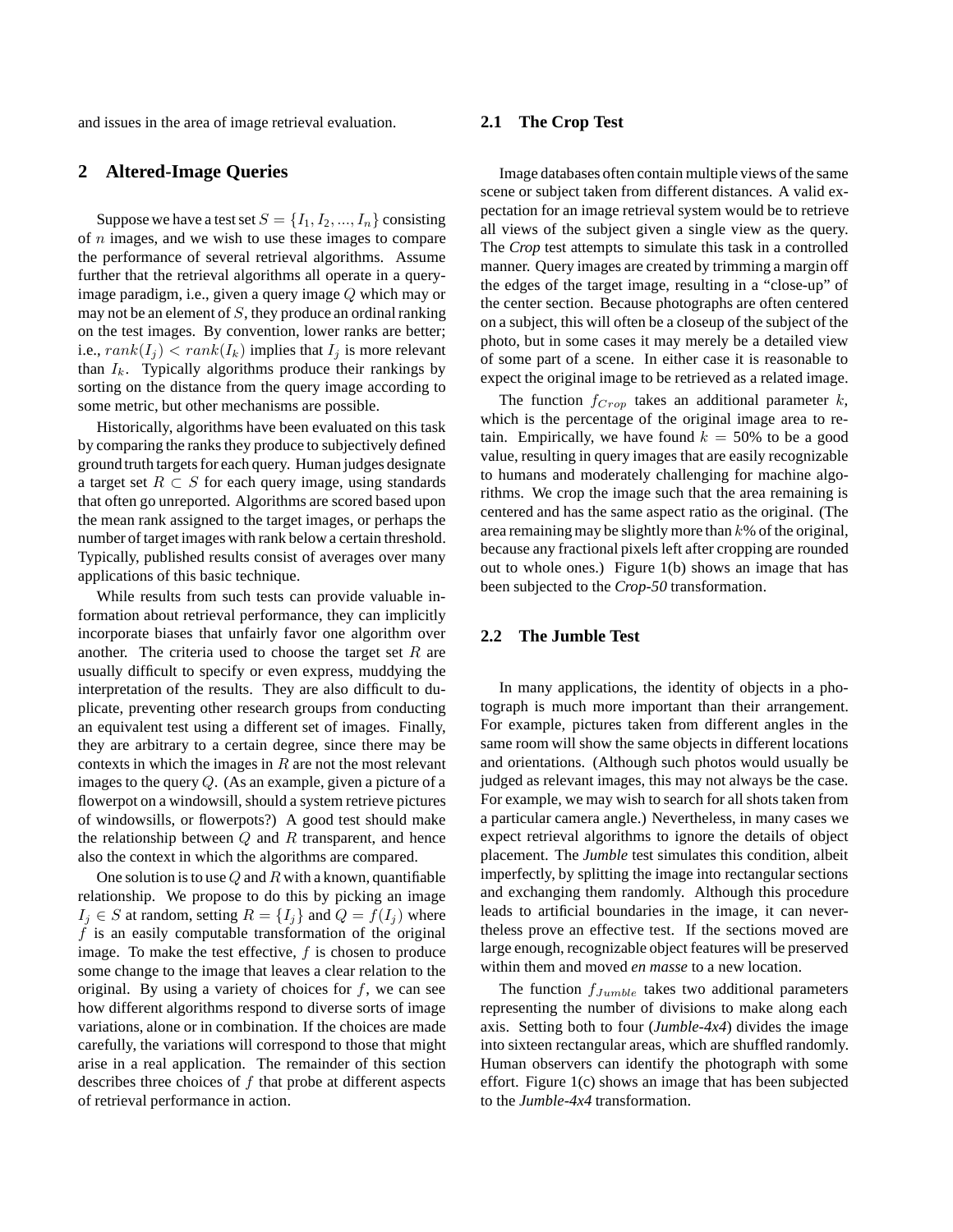#### **2.3 The Low-Con and Gain Tests**

Photography is subject to different lighting conditions, variations in development and scanning, and other processes that can make two otherwise identical pictures appear different. In almost all cases we wish to ignore differences in lighting, camera gain, contrast, and color balance for purposes of image retrieval. The *Low-Con* and *Gain* tests measure sensitivity to these factors. *Low-Con* decreases the image contrast, while *Gain* simulates a picture taken through a camera with a different gain. In general, human viewers are quite insensitive to these sorts of changes, but many color-based algorithms find them challenging.

Both  $f_{Low-Con}$  and  $f_{Gain}$  take an additional parameter. For *Low-Con*, this is the percentage of the original color range that is used in the transformed image. For example, if the original RGB color values are scaled between zero and one, the *Low-Con-80* test will rescale them to run from 0.1 to 0.9. Similarly, *Gain-*k takes RGB values scaled between zero and one, and raises them to the kth power, for typical k values ranging from 0.8 to 1.2. We prefer the *Low-Con* test due to its simplicity, but for algorithms that perform a crude color renormalization before retrieval, the *Gain* test may be more appropriate. Figure 1(d) shows an image that has been subjected to the *Low-Con-80* transformation.



**Figure 1. Examples of each type of artificial query. (a) Original. (b) Crop-50. (c) Jumble-4x4. (d) Low-Con-80.**

#### **2.4 Other Tests**

The remainder of this paper will focus on the types of altered-image queries described above. However, other sorts of artificial queries may be devised to test specific aspects of retrieval performance. For example, a *Blur* test

that smooths the original image would test retrieval from a low-resolution or out-of-focus original. A *Gray* test could test whether color images can be retrieved from grayscale queries. The *Low-Con* and *Gain* tests may be applied to individual color channels separately. One can imagine system designers using a large library of altered-image tests to select the algorithm that is best for a particular specialized retrieval task.

#### **3 Evaluation and Example**

If altered-image queries are to serve as a yardstick for comparing retrieval algorithms, then it is important to understand their behavior under different conditions. This section explores how results of altered-image query tests change as experimental parameters are varied. We begin with a look at a single retrieval algorithm, and proceed to a look at comparisons between three different ones.

#### **3.1 Stability of Altered-Image Query Tests**

Figure 2 shows a set of typical results for an altered-image task. The results were generated for a simple implementation of color histograms [8] on the *Crop* test, at varying parameter settings. The plot shows the average rank of the target image, sorted with the least successful queries on the right. The curves are skewed, with a large region of slowly degrading performance terminating in a sharp tail. In other words, most target images are retrieved at a relatively low rank (which is good), but on a small number of queries the algorithm does much worse. The curves can be concisely summarized by two numbers. The median rank indicates the level of the majority of queries, and thus the performance on a typical case. The mean rank indicates the size of the tail, and thus the performance on the most difficult queries. As the difficulty of the task increases, both numbers generally rise.

One concern when comparing results reported in different places is how much difference the image test set makes. Clearly the test set has some effect: if for example, it contains many shots of the same subject from different distances, then the *Crop* test will be more difficult because many distractors will compete with the target. If on the other hand it contains many dissimilar images, the test will be easier. Most image sets fall short of these two extremes, and the average variation in score is small even when using different test sets.

How much variability should be expected from performing the same test on different image sets? To answer this question, we formed three entirely disjoint test sets of 6000 images apiece and ran the *Crop-50* test. The results, shown in Table 1, display a marked similarity given that the three sets have no images in common. The standard deviation of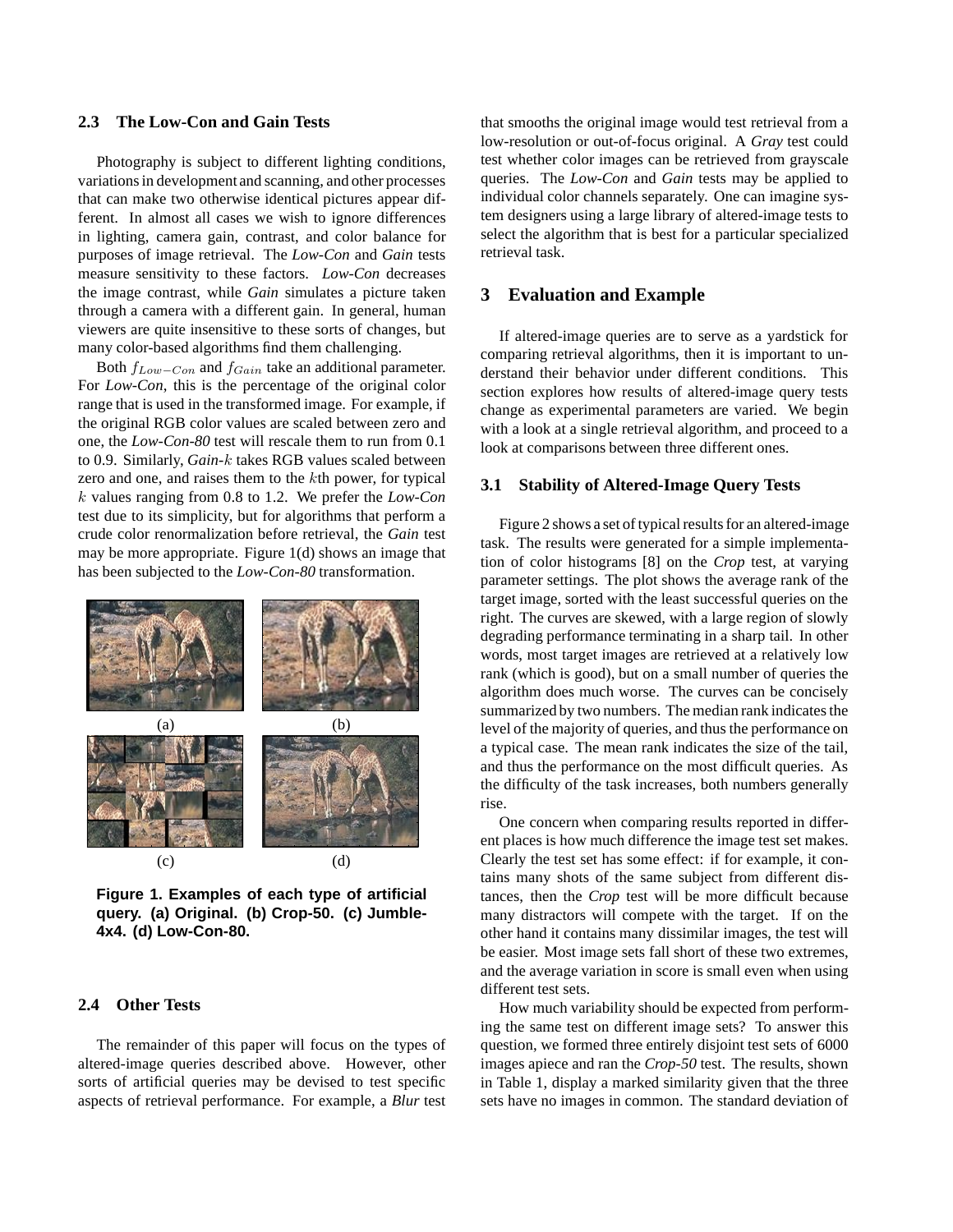

**Figure 2. Results of histogram method on Crop task at varying difficulty levels.**

both the mean and median are around 20% of their values. A comparison with the results presented in Table 2 below shows that this variation is much smaller than the differences that can appear between different algorithms. This key observation suggests that results reported on different image sets may be compared with some hope of drawing accurate conclusions. Naturally it is best if the same images are used; failing that it probably helps if all of the images are drawn from a single source. (The results reported here all use images from the Corel collection.)

**Table 1. Results for three disjoint sets sets on the Crop-50 task. Compare with the variation visible in Table 2.**

|             |      |      |       | Set $1 \mid \text{Set } 2 \mid \text{Set } 3 \mid \text{Mean} \mid \text{Dev.}$ |  |
|-------------|------|------|-------|---------------------------------------------------------------------------------|--|
| Median Rank |      |      |       |                                                                                 |  |
| Mean Rank   | 29.6 | 33.9 | 145.5 | 36.3                                                                            |  |

The size of the test set may also make a difference. Figure 3 plots the mean and median ranks for the histogram algorithm as extra images are added to the test set, while keeping the query set constant. The numbers rise linearly with the test set size, suggesting that when comparing different results one should normalize by the total number of images.

The choice of the query images may also make a difference, if the test is not repeated for every image in the test set. With a large set of images, it may be unnecessary to test all the images since the dominant trends become apparent after only a small fraction of the total has been tested. Figure 4 shows the variation in the results as increasing numbers of query images are tested. The numbers show some variability at small numbers of queries, but get steadier as results from more queries are averaged together. On the whole,



**Figure 3. Linear dependence of mean and median ranks on test set size (Crop-50 test).**

while increasing the number of queries will give a more accurate result, a surprisingly accurate picture arises after testing fewer than 10% of the total number of images.



**Figure 4. Change in score with size of query set for Crop-50 task (19,000 images total).**

#### **3.2 A Comparative Test**

As an example of the use of altered-image queries, we present a comparison between three image-retrieval algorithms: color histograms [8], color correlograms [7], and the Stairs algorithm [6]. The first is included as a baseline; we wish to determine the relative strengths and weaknesses of the other two. We evaluate each using as queries a randomly selected 1000-image subset of our collection of 19,000 images. Each algorithm was tested on the *Crop-50*, *Jumble-4x4*, and *Low-Con-80* tests. (The same query set was used for each algorithm on any given test.)

The results are summarized in Table 2, which gives the median and mean ranks for each test. Analysis of the results